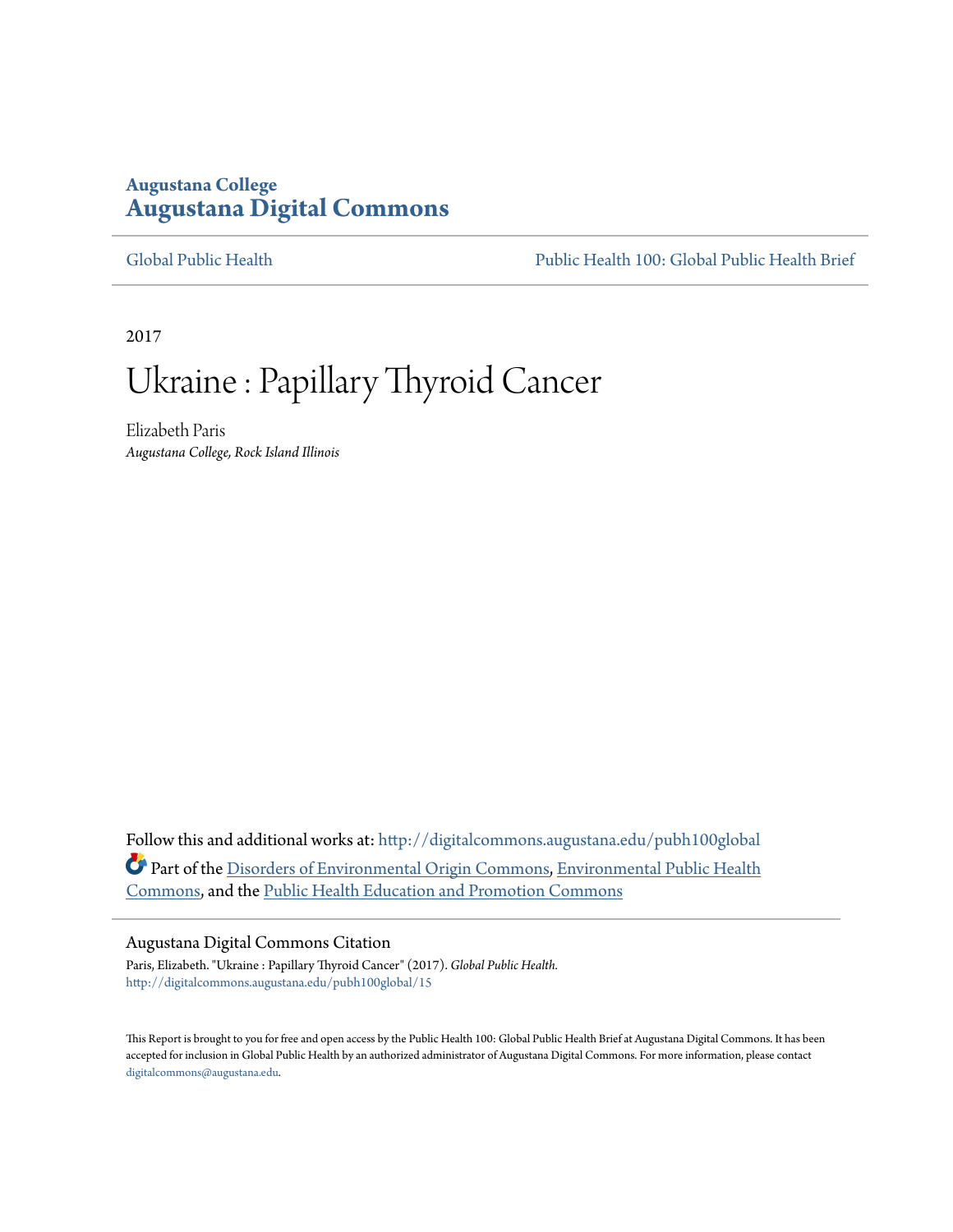## UKRAINE

#### PUBLIC HEALTH BRIEF (PUBH 100) **ELIZABETH PARIS**



#### **Quick Facts:**

Location: Eastern Europe; neighboring Russia, Poland, Belarus, among others; borders the Black Sea

Population: 44.82 million

Ethnic Makeup: 78% Ukrainian, 17% Russian, 5% misc. Eastern European

Info: Heath-Brown, 2017 Image: Beten International, 2011

Government: Ukraine gained its independence in December of 1991, after the Communist party was banned, and has since developed into a unified and sovereign state led by a semi-presidential republic (CIA, 2017). The current Ukrainian government is composed of a president, who serves for 5 years and is directly elected by the population, a 450-member parliament, also directly elected for 4-year terms, a prime minister, appointed by the parliament, and an 18-member constitutional court. The complex governmental structure works coherently to guarantee each individual his/her civil rights and ensure that the nation is governed justly by the law (Heath-Brown, 2017).

Religion: Of the 44+ million citizens of Ukraine, the majority are Ukrainian and nearly the entire population consists of Eastern Europeans. While there is no nationally enforced religion, most of Ukraine's population (83.8%) identifies as Orthodox Christian (Heath-Brown, 2017). The Orthodox Church is split into three factions, however, not everyone chooses to follow one over another. Nearly 15% of the population is religiously unaffiliated, and the remaining individuals identify as either Muslim or Jewish (CIA; Heath-Brown, 2017).

National Challenges Faced: Ukraine, not unlike other nations, must address ongoing internal challenges and relations with neighboring countries. Problems faced within the nation include an unemployment rate of 7.9%, the 71/102 country ranking for criminal justice, and over 100,000 citizens living in slavery (Heath-Brown, 2017). One major external issue that attacks Ukraine is the War in Donbass, a political war that originated in March of 2014 with the Russian annexation of Crimea. Ukrainian armed forces continue to fight against Russians and antigovernment/pro-Russian Ukrainian rebels (CNN, 2017).

Primary Public Health Issues: Another nationwide challenge faced by Ukraine is the aftermath of the 1986 Chernobyl power plant accident, specifically the health outcomes. The greatest health impact since the accident is a rise in the prevalence of papillary thyroid cancer (Thomas, Tronko, Tsyb, & Tuttle, 2011). Papillary thyroid cancer, in this case, was caused by the slightly elevated levels of radioiodine released from the power plant found in the air, ground, and water that is taken up by victims' thyroid tissues (Thomas et al., 2011). The location of the thyroid and a visual representation of thyroid cancer is shown below (Yale School of Public Health, 2017).